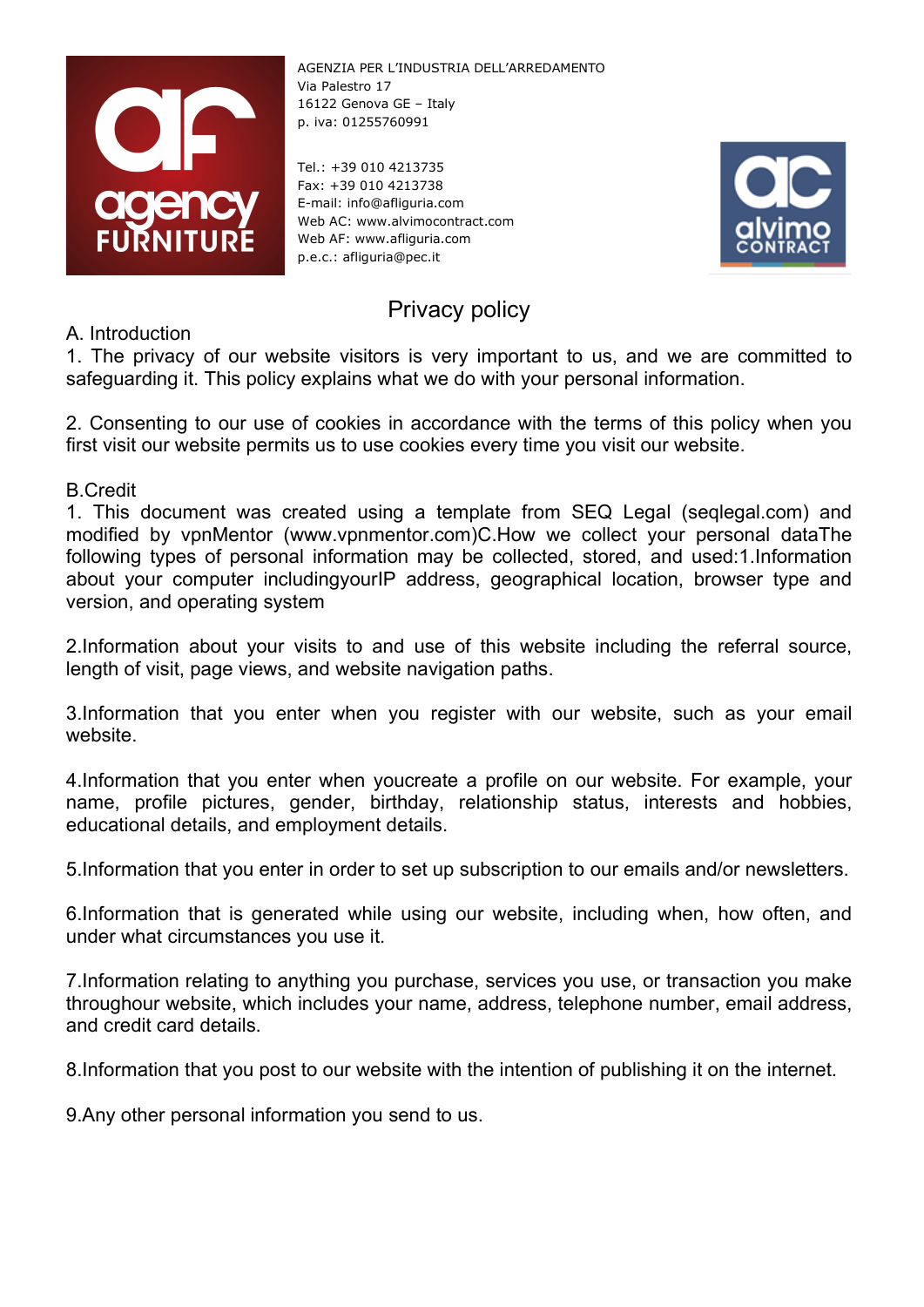

Tel.: +39 010 4213735 Fax: +39 010 4213738 E-mail: info@afliguria.com Web AC: www.alvimocontract.com Web AF: www.afliguria.com p.e.c.: afliguria@pec.it



## D. Using PersonalInformation

Personal information submitted to us through our website will be used for the purposes specified in this policy or on the relevantpages of the website. We may use your personal information for the following:

- 1.Administering our website and business
- 2.Personalizing our website for you
- 3.Enabling your use of the services available on our website
- 4.Sending you goods purchased through our website

5.Supplying services purchased through our website

6.Sending statements, invoices, and payment reminders toyou, and collecting payments from you.

7.Sending you on-marketing commercial communications

8.Sending you email notifications you have specifically requested.

9.Sending you our email newsletter if you signed up for it (you can unsubscribe at any time).

10.Sending you marketing communications relating to our business or the businesses of third parties which we think may be of interest to you.

11.Providing third parties with statistical information about our users.

12.Dealing with inquiries and complaints made by or about you relating to our website

13.Keeping our website secure and prevent fraud.

14.Verifying compliance with the terms and conditions governing the use of our website.

15.Other uses. If you submit personalinformation for publication on our website, we will publish and otherwise use that information in accordancewith the license you grant us.

Your privacy settings can be used to limit the publicationof your information on our website and can be adjusted using privacy controls on the website. We will not, without your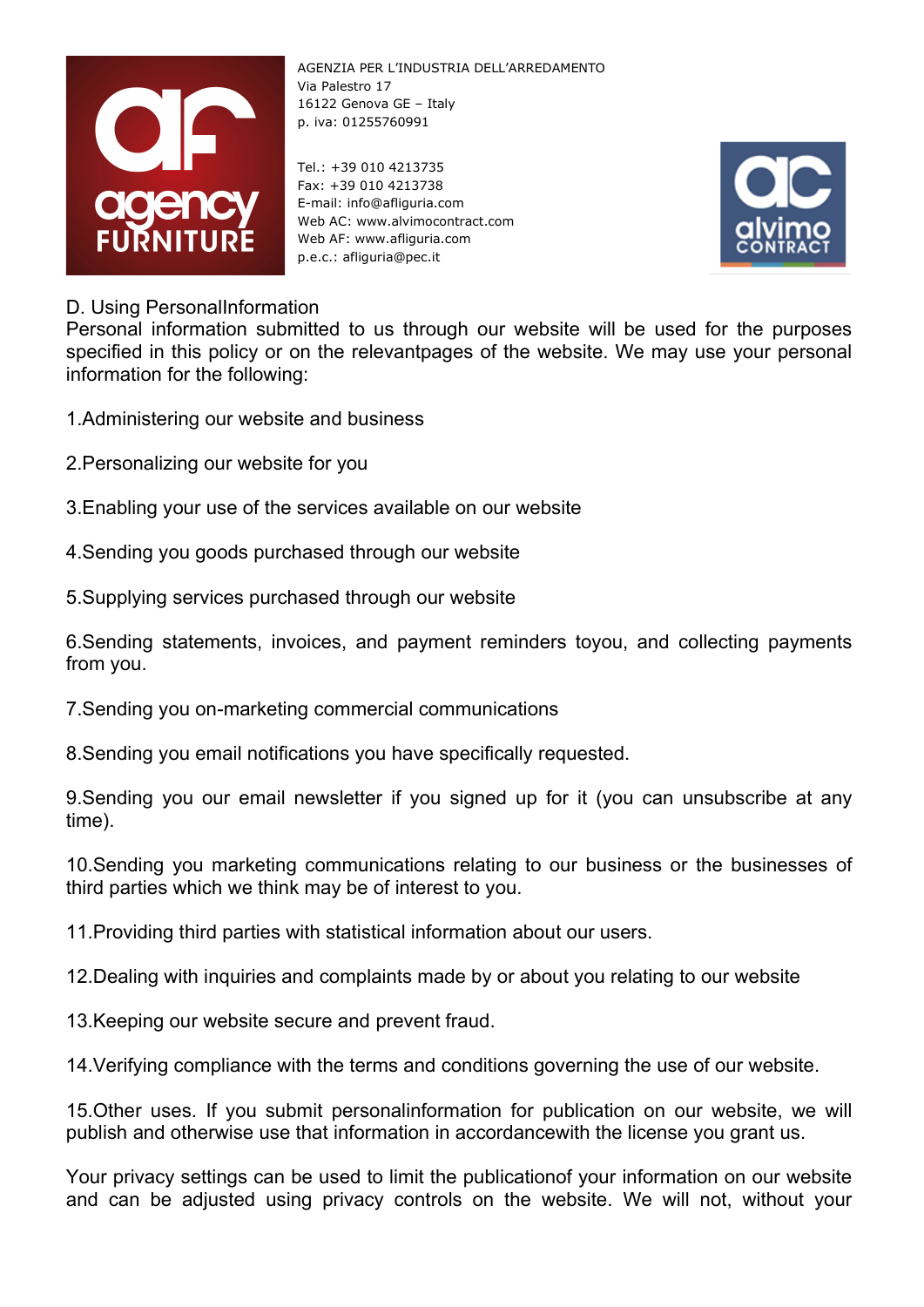

Tel.: +39 010 4213735 Fax: +39 010 4213738 E-mail: info@afliguria.com Web AC: www.alvimocontract.com Web AF: www.afliguria.com p.e.c.: afliguria@pec.it



expressed consent, supply your personal information to any third party for their or any other third party's direct marketing.

### E. Disclosing personal information

We may disclose your personal information to any of our employees, officers, insurers, professional advisers, agents, suppliers, or subcontractors as reasonably necessary for the purposes set out in this policy.We may disclose your personal information to any member of our group of companies (this means our subsidiaries, our ultimate holding company and all its subsidiaries) as reasonably necessary for the purposes set out in this policy.We may disclose your personal information:

1.to the extent that we are required to do so by law;

2.in connection with any ongoing or prospective legal proceedings;

3.in order to establish, exercise, or defend our legal rights (including providing information to others for the purposes of fraud prevention and reducing credit risk);

4.to the purchaser (or prospective purchaser) of any business or asset that we are (or are contemplating) selling; and

5.to any person who we reasonably believe may apply to a court or other competent authority for disclosure of that personal information where, in our reasonable opinion, such court or authority would be reasonably likely to order disclosure of that personal information.Except as provided in this policy, we will not provide your personal information to third parties.

#### F. International data transfers

1.Information that we collect may be stored, processed in, and transferred between any of the countries in which we operate in order to enable us to use the information in accordance with this policy.

2.Information that we collect may be transferred to the following countries which do not have data protection laws equivalent to those in force in the European Economic Area: the United States of America, Russia, Japan, China, and India.

3.Personal information thatyou publish on our website or submit for publication on our website may be available, via the internet, around the world. We cannot prevent the use or misuse of such information by others.

4.You expressly agree to the transfers of personal information described in this Section F.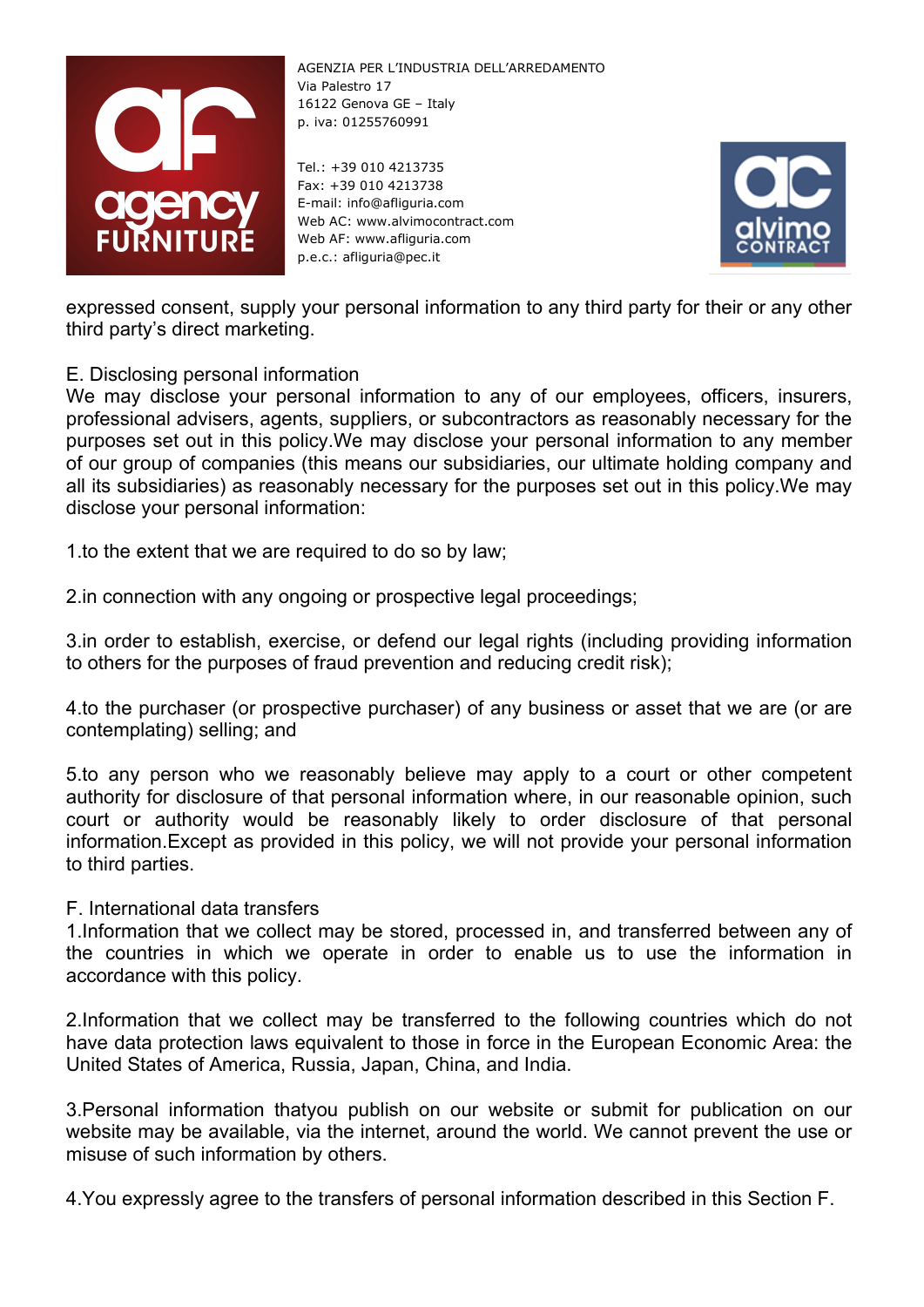

Tel.: +39 010 4213735 Fax: +39 010 4213738 E-mail: info@afliguria.com Web AC: www.alvimocontract.com Web AF: www.afliguria.com p.e.c.: afliguria@pec.it



# G. Retaining personal information

1.This Section G sets out our data retention policies and procedure, which are designed to help ensure that we comply with our legal obligations regarding the retention and deletion of personal information.

2.Personal information that we process for any purpose or purposes shall not be kept for longer than is necessary for that purpose or those purposes.

3.Without prejudice to article G-2, we will usually delete personal data falling within the categories set out below at the date/time set out below:a.personal data type will be deleted {ENTER DATE/TIME}; andb.{ENTER ADDITIONAL DATES/TIMES}.

4.Notwithstanding the other provisions of this Section G, we will retain documents (including electronic documents) containing personal data:a.to the extent that we are required to do so by law;b.if we believe that the documents may be relevant to any ongoing or prospective legal proceedings; andc.in order to establish, exercise, or defend our legal rights (including providing information to others for the purposes of fraud prevention and reducing credit risk)

H. Security of your personal information

1.We will take reasonable technical and organizational precautions to prevent the loss, misuse, or alteration of your personal information.

2.We will store all the personal information you provide on our secure (password-and firewall-protected) servers.

3.All electronic financial transactions entered into through our website will be protected by encryption technology.

4.You acknowledge that the transmission of information over the internet is inherently insecure, and we cannot guarantee the security of data sent over the internet.

5.You are responsible for keeping the password you use for accessing our website confidential; we will not ask you for your password (except when you log in to our website).

#### I. Amendments

We may update this policy from time to time by publishing a new version on our website. You should check this page occasionally to ensure you understand any changes to this policy. We may notify you of changes to this policy by email or through the private messaging system on our website.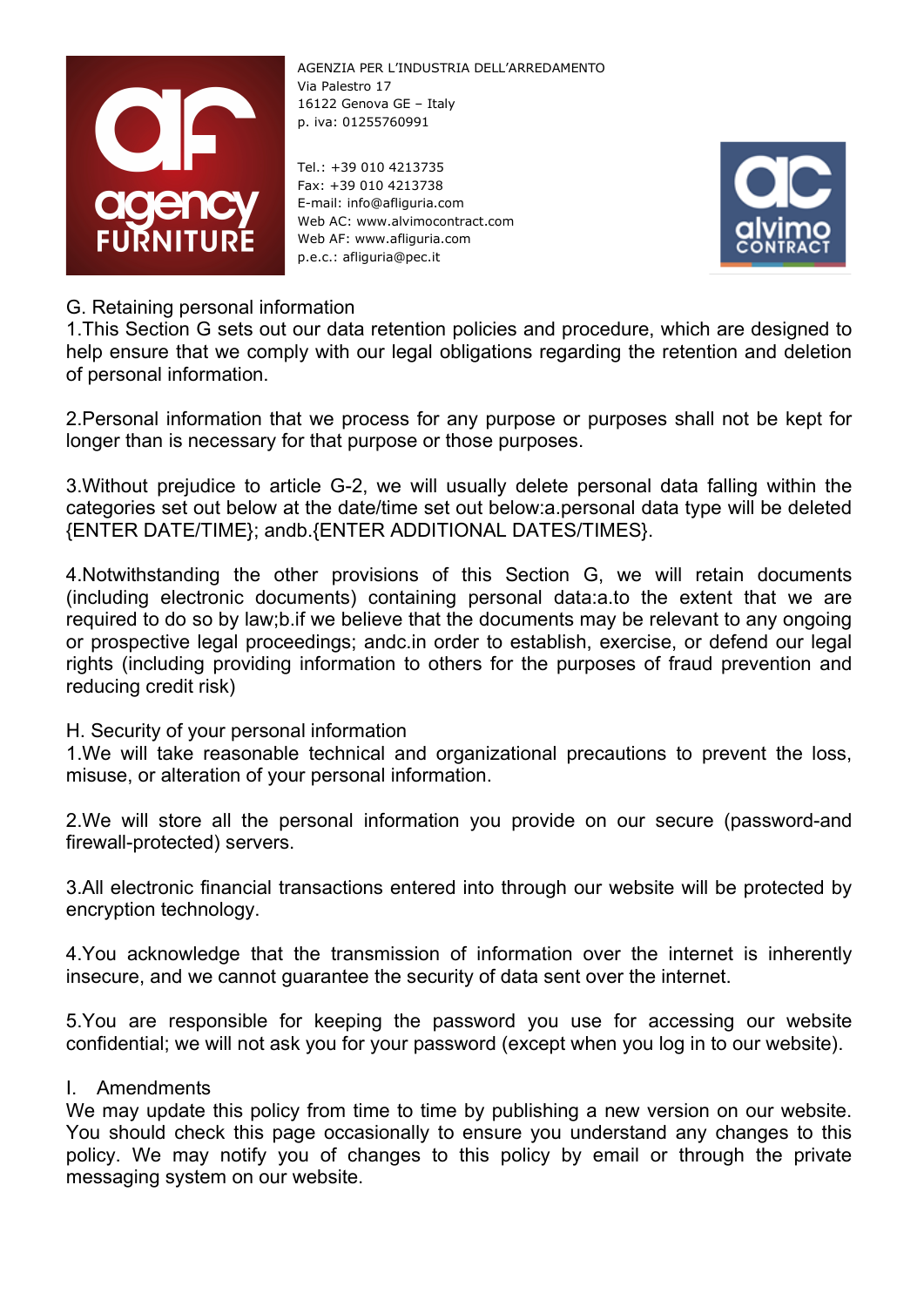

Tel.: +39 010 4213735 Fax: +39 010 4213738 E-mail: info@afliguria.com Web AC: www.alvimocontract.com Web AF: www.afliguria.com p.e.c.: afliguria@pec.it



J. Your rightsYou may instruct us to provide you with any personal information we hold about you; provision of such information will be subject to the following: 1.the payment of a fee {ENTER FEE IF RELEVANT}; and

2.the supply of appropriate evidence of your identity ({ADJUST TEXT TO REFLECT YOUR POLICY for this purpose, wewill usually accept a photocopy of your passport certified by a notary plus an original copy of a utility bill showing your current address}).We may withhold personal information that you request to the extent permitted by law.You may instruct us at anytime not to process your personal information for marketing purposes.In practice, you will usually either expressly agree in advance to our use of your personal information for marketing purposes, or we will provide you with an opportunity to opt out of the use of your personal information for marketing purposes.

K. Third party websitesOur website includes hyperlinks to, and details of, third party websites. We have no control over, and are not responsible for, the privacy policies and practices of thirdparties.

L. Updating informationPlease let us know if the personal information that we hold about you needs to be corrected or updated.

#### M. Cookies

Our website uses cookies. A cookie is a file containing an identifier (a string of letters and numbers) that is sent by a web server to a web browser and is stored by the browser. The identifier is then sent back to the server each time the browser requests a page from the server. Cookies may be either "persistent" cookies or "session" cookies: a persistent cookie will be stored by a web browser and will remain valid until its set expiry date, unless deleted by the user before the expiry date; a session cookie, on the other hand, will expire at the end of the user session, when the web browser is closed. Cookiesdo not typically contain any information that personally identifies a user, but personal information that we store about you may be linked to the information stored in and obtained from cookies. {SELECT ACCURATE PHRASING We use only session cookies / onlypersistent cookies / both session and persistent cookies on our website.}

1.The names of the cookies that we use on our website, and the purposes for which they are used, are set out below:a. we use Google Analytics and Adwords on our website to recognize a computer when a user {INCLUDE ALL USES THAT COOKIES ARE USED FOR ON YOUR SITE visits the website / track users as they navigate the website / enable the use of a shopping cart on the website/ improve the website's usability / analyze the use of the website / administer the website / prevent fraud and improve the security of the website / personalize the website for each user / target advertisements which may be of particular interest to specific users / describe purpose(s)};